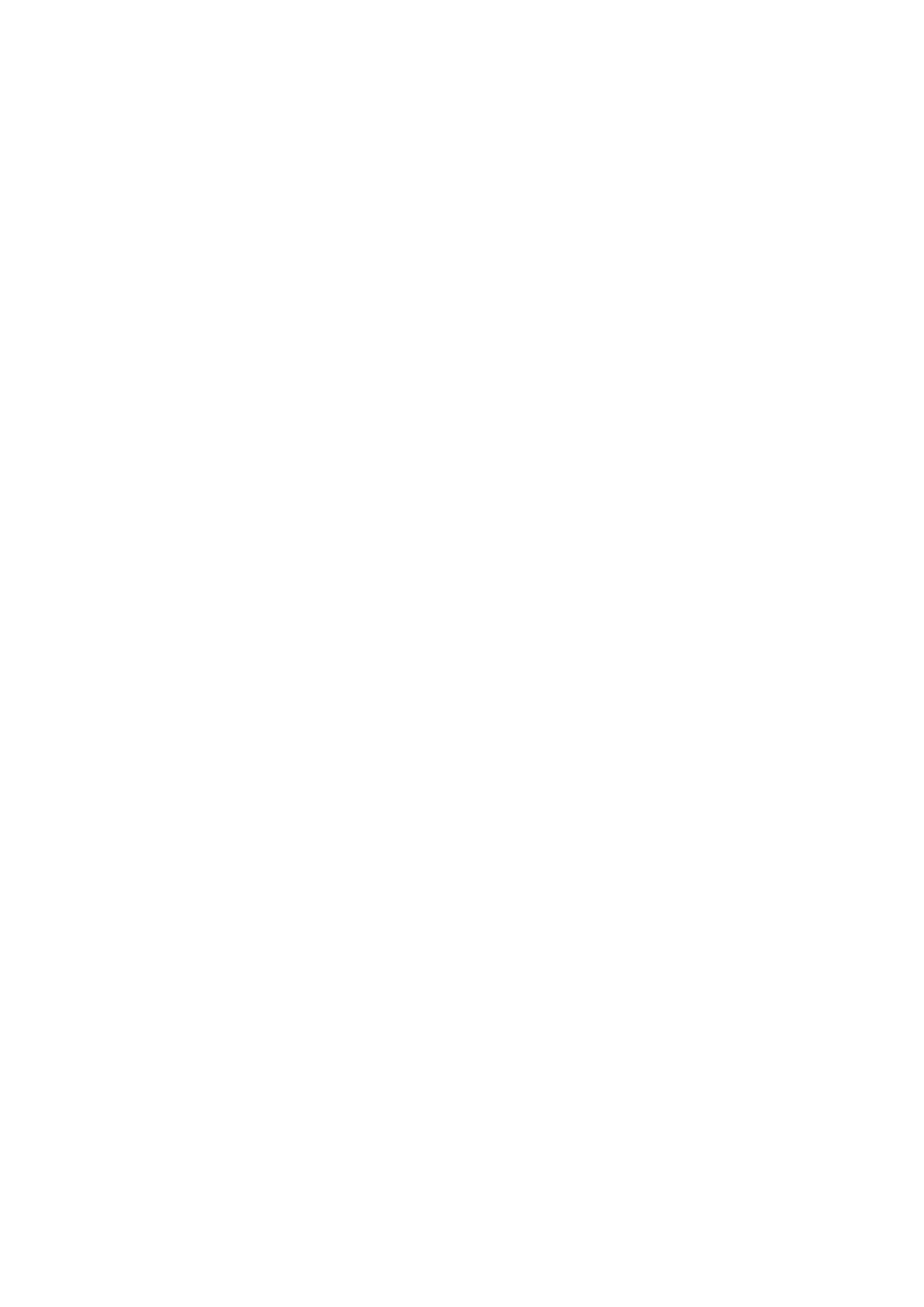# **Horse Racing (Amendment) Bill**

[AS AMENDED AT CONSIDERATION STAGE]

## **CONTENTS**

- 1. Horse racecourse operators<br>2. Horse Racing Fund
- 2. Horse Racing Fund<br>3. Minor and conseque
- Minor and consequential amendments
- 4. Interpretation
- 5. Transitional and supplementary provision<br>6. Commencement
- 6. Commencement<br>7. Short title
- Short title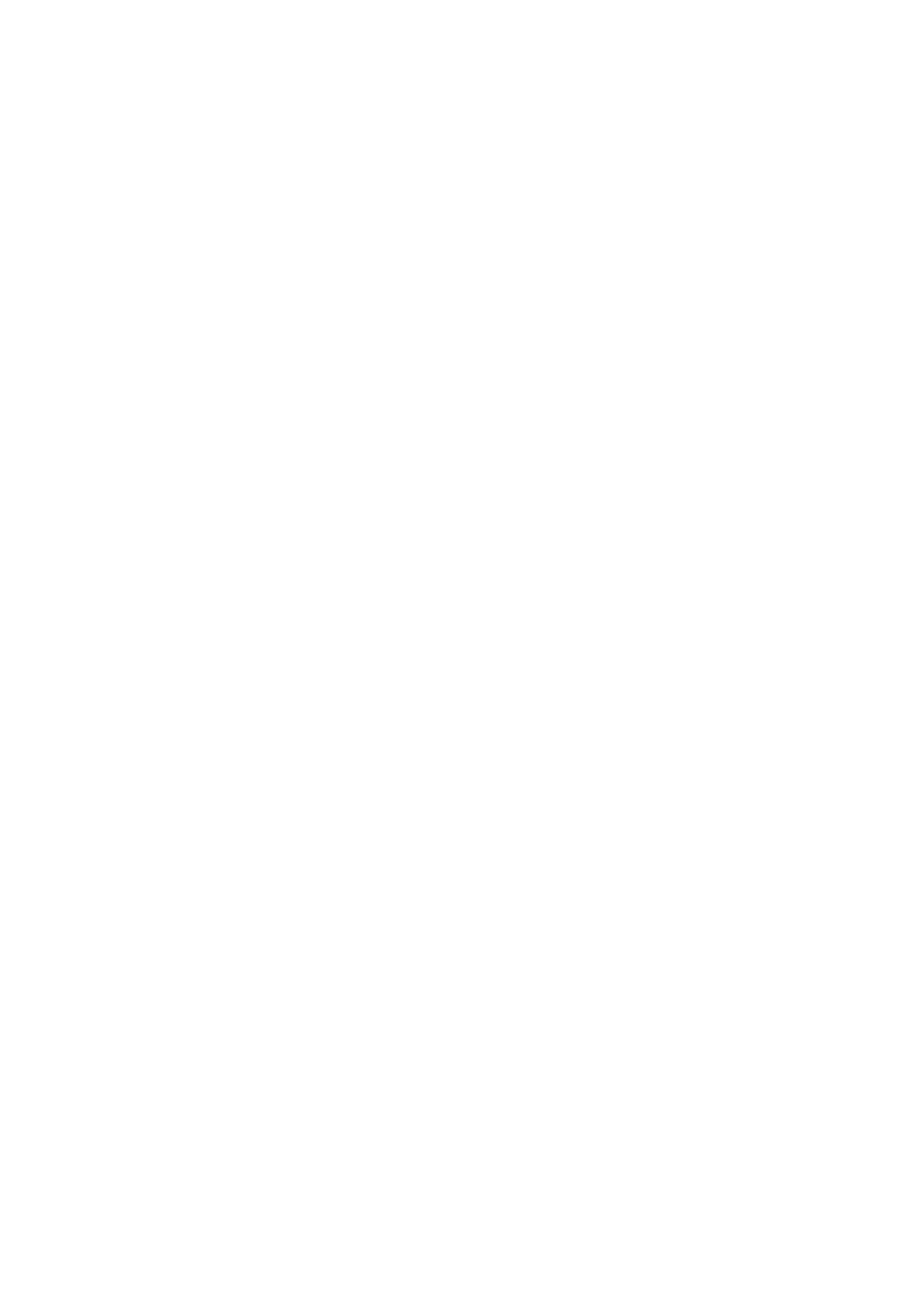A

## **BILL**

#### TO

Amend the Horse Racing (Northern Ireland) Order 1990 to allow for payments to be made from the Horse Racing Fund to horse racecourse operators; and for connected purposes.

B E IT ENACTED by being passed by the Northern Ireland Assembly and assented to by Her Majesty as follows:

#### **Horse racecourse operators**

**1.**—(1) Article 2 of the 1990 Order (interpretation) is amended as follows.

(2) In paragraph  $(2)$ —

- (a) omit the definition of "the Company";
- (b) omit the definition of "the Corporation"; 5

(c) at the appropriate place insert—

- ""horse racecourse operator" means any of the following—
	- (i) Downpatrick Race Club;
	- (ii) Down Royal Park Racecourse Limited;".
- (3) After paragraph (2) add— 10

"(3) The Department may by regulations make such amendment to the definition of "horse racecourse operator" as it thinks appropriate.

(4) Regulations under paragraph (3) may not be made unless a draft of the regulations has been laid before and approved by a resolution of the Assembly.".

15

#### **Horse Racing Fund**

**2.**—(1) Article 3 of the 1990 Order (horse racing fund) is amended as follows.

(2) In paragraph (1), for "the Corporation and the Company" substitute "horse racecourse operators".

(3) In paragraph  $(4)$ — 20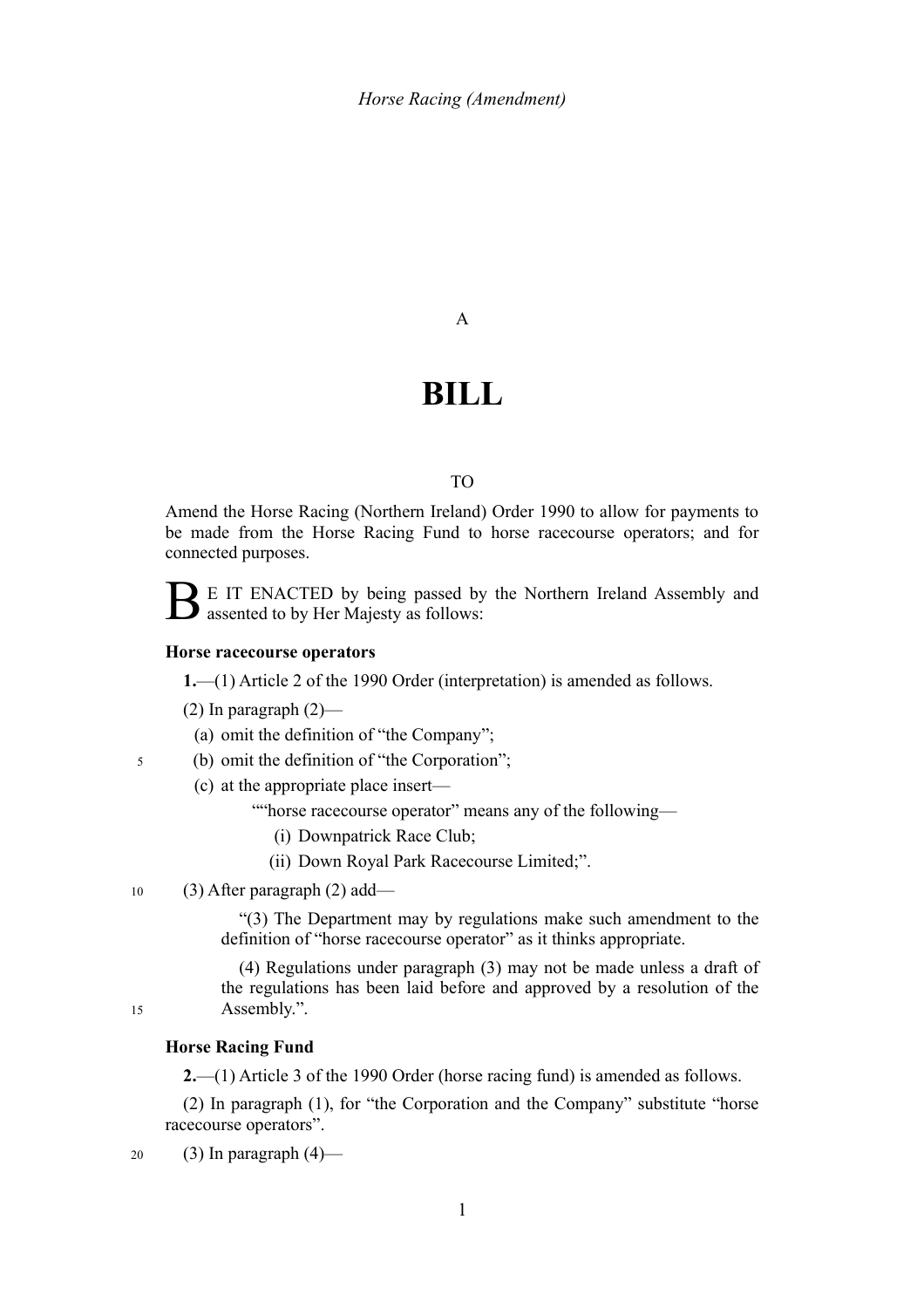#### *Horse Racing (Amendment)*

- (a) for "The Corporation and the Company" in the first place where it occurs substitute "Each horse racecourse operator":
- (b) for "the Corporation and the Company" in the second place where it occurs substitute "the horse racecourse operator".
- (4) After paragraph (4) insert— 5

"(4A) A horse racecourse operator may submit a statement under paragraph (4) either on its own or together with any other horse racecourse operator.".

- (5) In paragraph  $(5)$ —
- (a) in the words before sub-paragraph (a)— 10
	- (i) for "the statement" substitute "a statement";
	- (ii) for "the Corporation or, as the case may be, the Company" substitute "the horse racecourse operator";
	- (b) in sub-paragraph (c), for "the Corporation or the Company" substitute "the horse racecourse operator".
	- (6) After paragraph (5) insert—

"(5A) Where a horse racecourse operator submits a statement under paragraph (4) together with any other horse racecourse operator, any reference in paragraphs (4) or (5), or in Article 6 to either "the horse racecourse operator" or "a horse racecourse operator" is a reference to the horse racecourse operators in question.".

(7) Omit paragraph (6).

#### **Minor and consequential amendments**

**3.—**(1) The 1990 Order is amended as follows.

(2) In Article 2(2) (interpretation), omit the definition of "modify".  $25$ 

(3) In Article 6(1)(a) (power to enter land), for "the Corporation or the Company" substitute "a horse racecourse operator".

(4) In Article 7 (returns or information to the Department), for "The Corporation and the Company" substitute "Each horse racecourse operator".

- (5) In Article 10 (accounts etc.)— 30
	- (a) in paragraph (1), for "The Corporation and the Company" substitute "Each horse racecourse operator";
	- (b) in paragraph (2), for "the Corporation or, as the case may be, the Company" substitute "the horse racecourse operator".

(6) Omit Article 11 (rules and bye-laws of the Corporation). 35

(7) In Schedule 1 (amendments), omit paragraphs 5 and 6 and the cross-heading before paragraph 5.

#### **Interpretation**

**4.** In this Act "the 1990 Order" means the Horse Racing (Northern Ireland) Order 1990. 40

20

15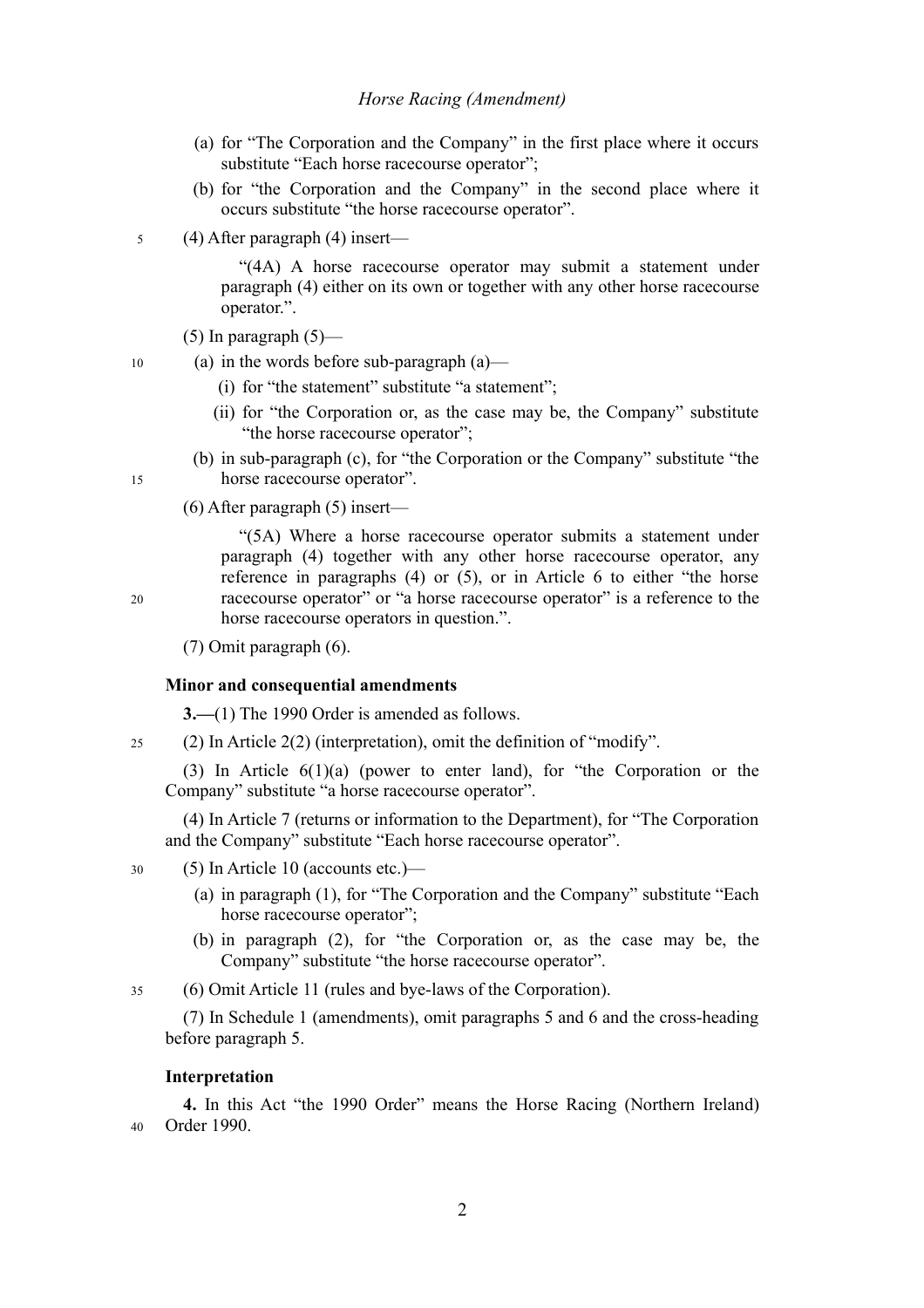#### **Transitional and supplementary provision**

**5.—**(1) Down Royal Park Racecourse Limited must submit a statement of its expenditure for the year beginning with 1 January 2021 to the Department.

(2) Where a horse racecourse operator has not submitted a statement under Article 3(4) of the 1990 Order for the year beginning with 1 January 2022, the operator must submit a statement for the year to the Department. 5

(3) A statement submitted under subsection (2) must include—

- (a) the expenditure of the horse racecourse operator for the period beginning with 1 January 2022 and ending on the day the operator submits the statement, and
- 10

20

25

30

(b) the proposed budget and expenditure plans for the horse racecourse operator for the period beginning with the day after the day on which the statement is submitted and ending on 31 December 2022.

(4) The statements referred to in subsections (1) and (2) must be submitted before the end of the period of two weeks beginning with the day after the day on which this Act receives Royal Assent. 15

(5) In the 1990 Order –

- (a) Article 3(5) has effect as if the reference to the statement submitted under paragraph (4) of the Article included a statement submitted under subsection (1) or (2).
- (b) for the purposes of accounts prepared under Article 5 of the 1990 Order for the year ending on 31 December 2021, Article 5(2) has effect as if the reference to April were to June,
- (c) Article  $6(1)(a)$  has effect as if the reference to works under Article  $3(5)(b)$ or (c) proposed in any statement submitted under Article 3(4) included works under Article 3(5)(b) or (c) to which expenditure in a statement submitted under subsection (1) or (2) relates,
- (d) Article 10(1)(b) has effect as if the duty to prepare an annual statement of accounts for a period of 12 months ending on 31 December in each year included a duty for Down Royal Park Racecourse Limited to prepare such a statement for the year ending on 31 December 2021, and
- (e) for the purposes of accounts prepared under Article 10(1) of the 1990 Order for the year ending on 31 December 2021, Article 10(3) has effect as if the reference to April were to June.
- (6) In this section— 35

"the Department" means the Department of Agriculture, Environment and Rural Affairs;

"horse racecourse operator" has the meaning given by Article 2(2) of the 1990 Order.

#### **Commencement**  40

**6.** This Act comes into operation on the day after the day on which this Act receives Royal Assent.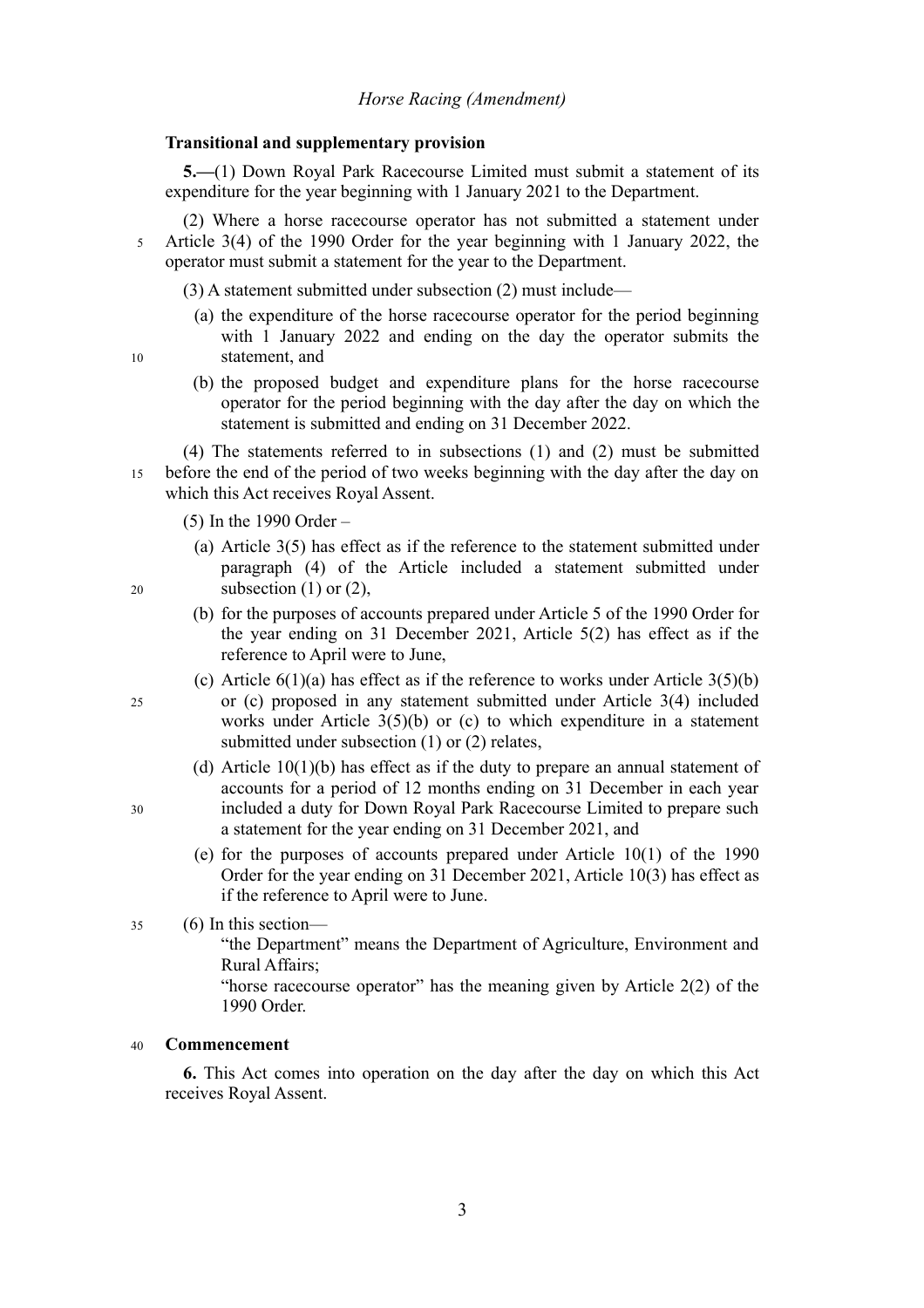## *Horse Racing (Amendment)*

### **Short title**

**7.** This Act may be cited as the Horse Racing (Amendment) Act (Northern Ireland) 2021.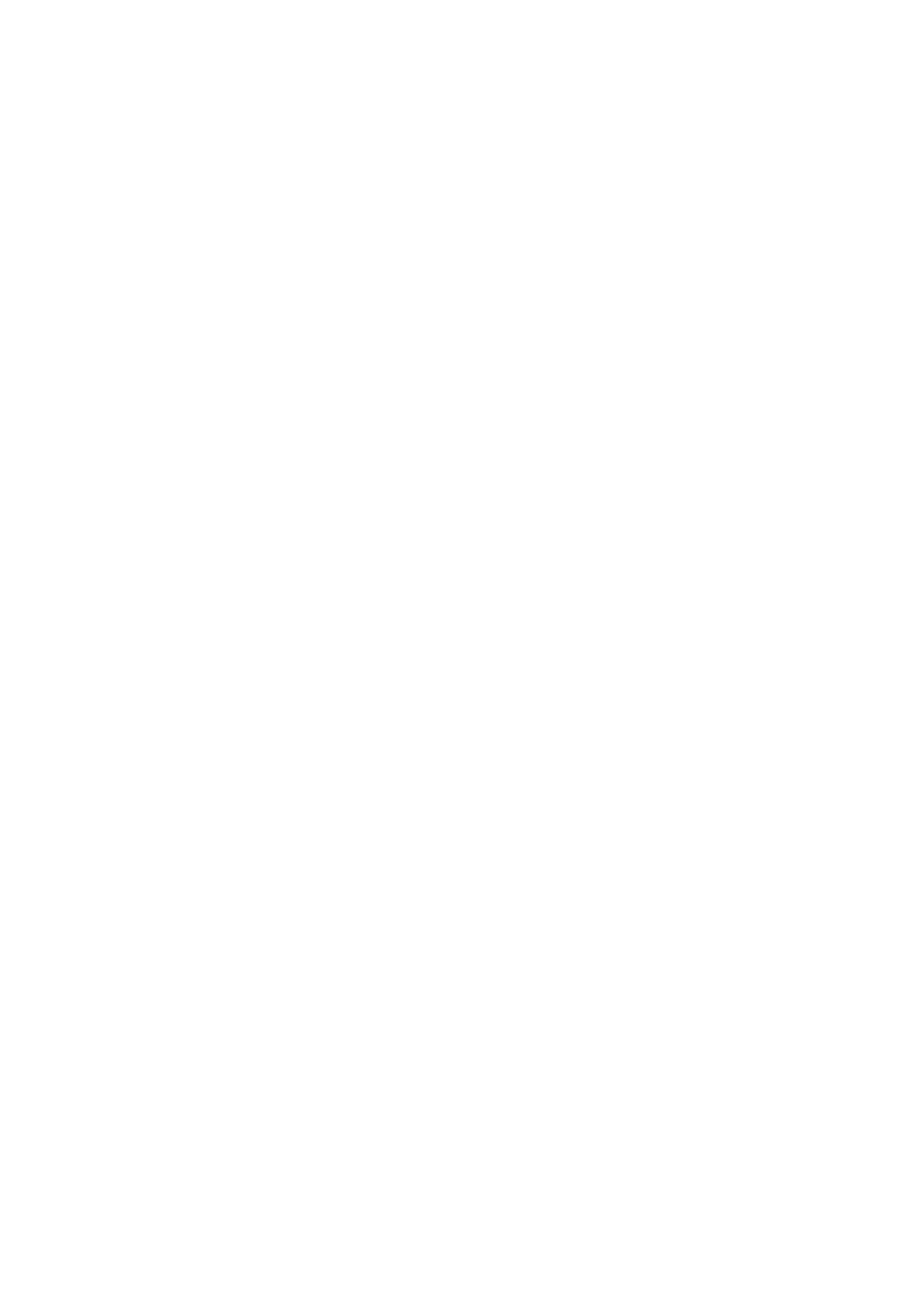# **Horse Racing (Amendment) Bill**

### [AS AMENDED AT CONSIDERATION STAGE]

A Bill to amend the Horse Racing (Northern Ireland) Order 1990 to allow for payments to be made from the Horse Racing Fund to horse racecourse operators; and for connected purposes.

| Introduced by:                               | Mr Edwin Poots, Minister of Agriculture, Environment<br>and Rural Affairs |
|----------------------------------------------|---------------------------------------------------------------------------|
| On:                                          | 13 April 2021                                                             |
| As amended at<br><b>Consideration Stage:</b> | 16 November 2021                                                          |
| Bill Type:                                   | Executive Bill                                                            |

### **ACCOMPANYING DOCUMENTS An Explanatory and Financial Memorandum is printed separately as NIA Bill 20/17-22 EFM - REVISED.**